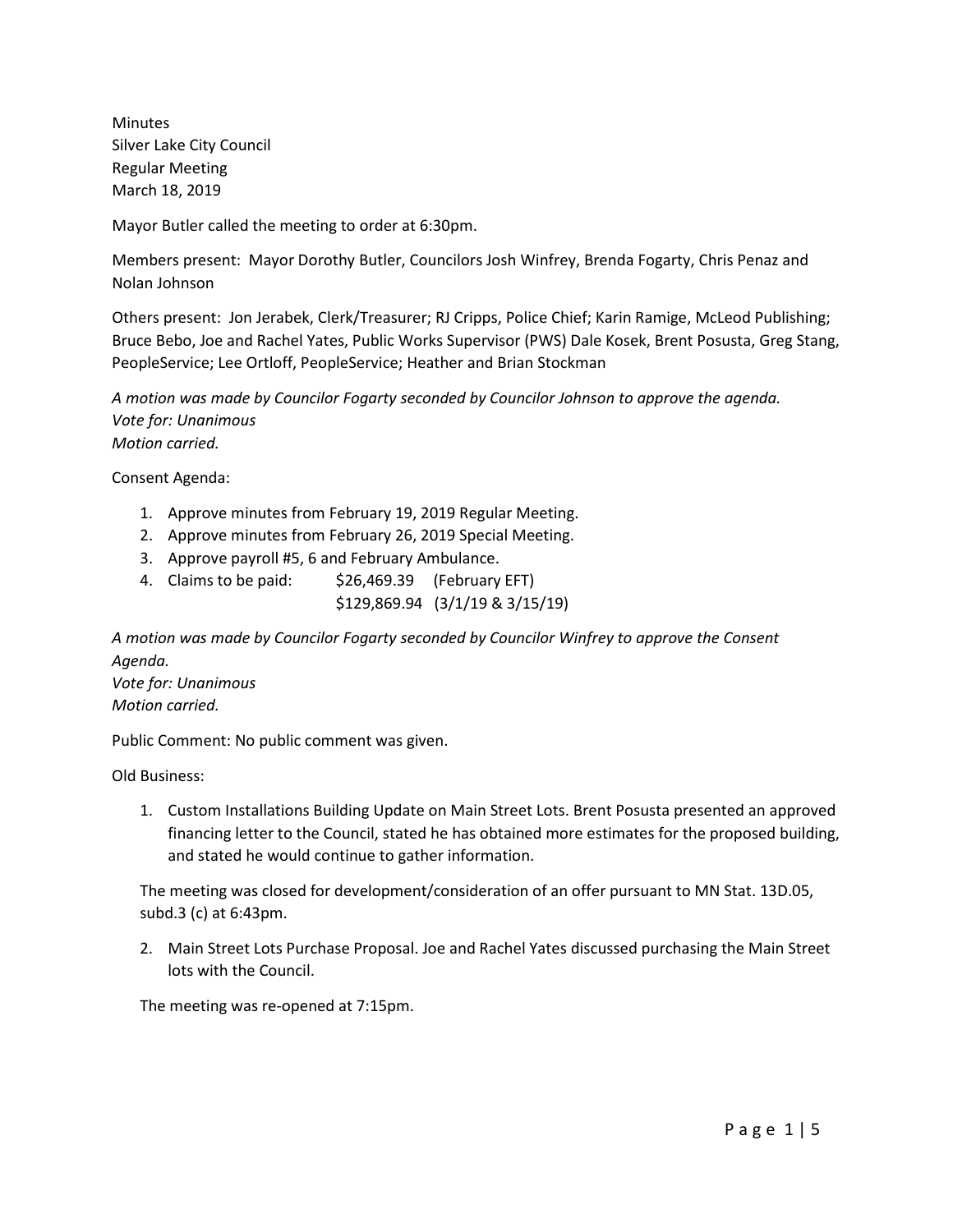*A motion was made by Councilor Johnson seconded by Councilor Penaz to allow the Yates' to perform soil testing and surveying on the four Main Street lots owned by the City. Vote for: Unanimous Motion carried.*

New Business:

1. PeopleService Informational Meeting. Greg Stang and Lee Ortloff outlined the work PeopleService has performed since being contracted in 2016. The proposed contract for 2020- 2022 was reviewed. The rates would be \$3,350 per month for 2020, \$3,425 per month for 2021 and \$3,500 per month for 2022. The 2019 rate was \$3,350 per month. The additional professional service rate would increase from \$50 per hour to \$70 per hour for normal business hour work and the rate for work outside normal business hours would increase from \$75 per hour to \$105 per hour.

*A motion was made by Councilor Fogarty seconded by Councilor Johnson to approve the contract with PeopleService, Inc. for 2020 through 2022. Vote for: Unanimous*

*Motion carried.* 

2. Resolution 19-08: Resolution Approving Source Water Protection Grant. The City received a matching grant from the Minnesota Department of Health for \$10,000 for upgrading well pump controls and alarm system. These upgrades are a part of the City's Wellhead Protection Plan. *A motion was made by Councilor Fogarty seconded by Councilor Johnson to approve Resolution 19-08.*

*Vote for: Unanimous Motion carried.*

3. Resolution 19-06: Resolution Approving Property/Casualty Insurance Premiums. The City renewed its Property/Casualty Insurance through the League of MN Cities Insurance Trust for \$31,385.00. The budgeted amount for 2019 was \$33,300.00.

*A motion was made by Councilor Johnson seconded by Councilor Penaz to approve Resolution 19-06.*

*Vote for: Unanimous Motion carried.*

4. City Website Updates. The Council discussed updating the City's website to include more Council biographies, to have more information for the Police Department and include the department phone number on the home page, to link to the Fire Department Facebook page, to update the businesses page and to possibly add employee photos.

Department Business:

- 1. Public Works Councilor Winfrey and PWS Kosek reported the following:
	- a. Snow plowing/hauling went well with the major snow events.
	- b. PW Staff have been widening streets/intersections and clearing catch basins.
	- c. PW Staff has cleared snow and ice off city buildings.
	- d. PWS Kosek met with Lee Ortloff and Jeremy Anderson of PeopleService to discuss spring operations.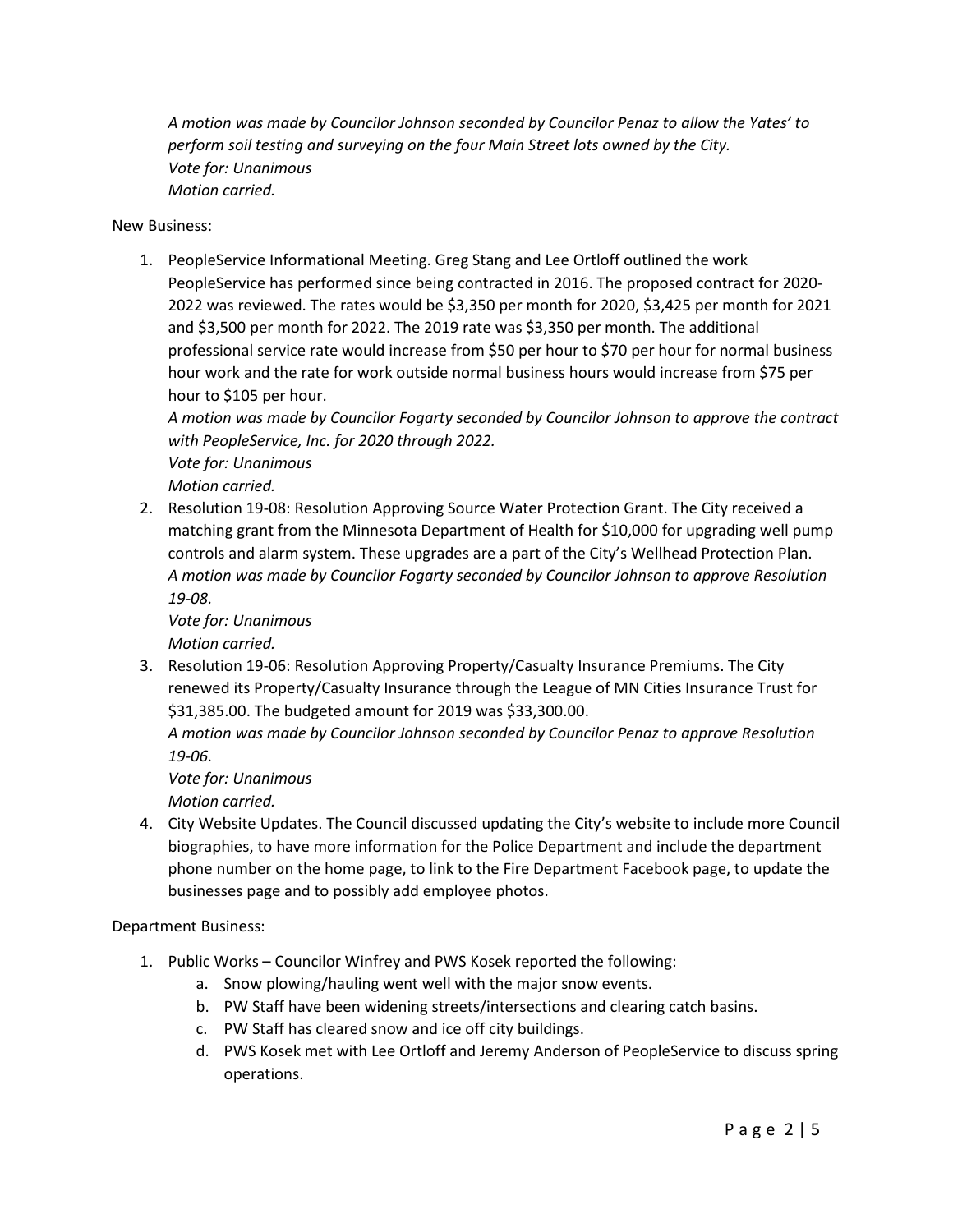- e. Brandon Mathews and Ken Mathews volunteered their time and equipment to clear fire hydrants. The Council directed Clerk Jerabek to send a thank you letter to the Mathews'.
- f. The Council discussed the urgency of completing the easement agreement with Dale and Betty Wraspir to alleviate the flooding on East Ave and Cleveland St SE. Clerk Jerabek noted that he had met with Mr. Wraspir to discuss terms and easement language. Mr. Wraspir requested that the City portion of the taxes on the parcel in City limits to be removed, that the liability of the ditch fall on the City's insurance policy, and that the City obtain any applicable permits.

*A motion was made by Councilor Winfrey seconded by Councilor Johnson to remove the City portion of taxes on the parcel within City limits included in the easement and to give permission to Clerk Jerabek and PWS Kosek to work with the City's engineer and attorney to update the easement with the terms requested by Dale Wraspir. Vote for: Unanimous (Councilor Penaz abstained) Motion carried.*

g. PWS Kosek requested that lost vacation time due to the many snow events be added to comp time.

*A motion was made by Councilor Winfrey seconded by Councilor Penaz to approve adding lost vacation time for Dale Kosek to comp time. Vote for: Unanimous Motion carried.*

- h. Request to repair catch basin and lead at the intersection of Center Street and Nome Ave. A portion of the street was sinking due to the damage. *A motion was made by Councilor Winfrey seconded by Councilor Johnson to approve the repairs for a cost of \$2,500 to \$3,5000 based on the estimate by Juul Contracting. Vote for: Unanimous Motion carried.*
- 2. Public Safety Councilor Fogarty and Chief Cripps reported the following:
	- a. Police Department call activity and arrests were reviewed.
	- b. Request from Chief Cripps to receive lost vacation accrual for January, February and March due to lack of full-time officer. *A motion was made by Councilor Fogarty seconded by Councilor Winfrey to approve adding lost vacation time for RJ Cripps for January, February and March. Vote for: Unanimous Motion carried.*
	- c. Officer Coates completed pre-employment conditions and started field training on March  $6<sup>th</sup>$ .
	- d. Discussed issues at Villager apartments. Request to notify property owner of failure to evict resident and follow management plan and to set deadline of 35 days to correct issues per City Ordinance.

*A motion was made by Councilor Winfrey seconded by Councilor Penaz to require the property owner of 104 Grove Ave S to obtain a court ordered eviction notice for a resident and to update and follow their management plan with a 35-day deadline from receipt of certified letter from the City Attorney. Vote for: Unanimous*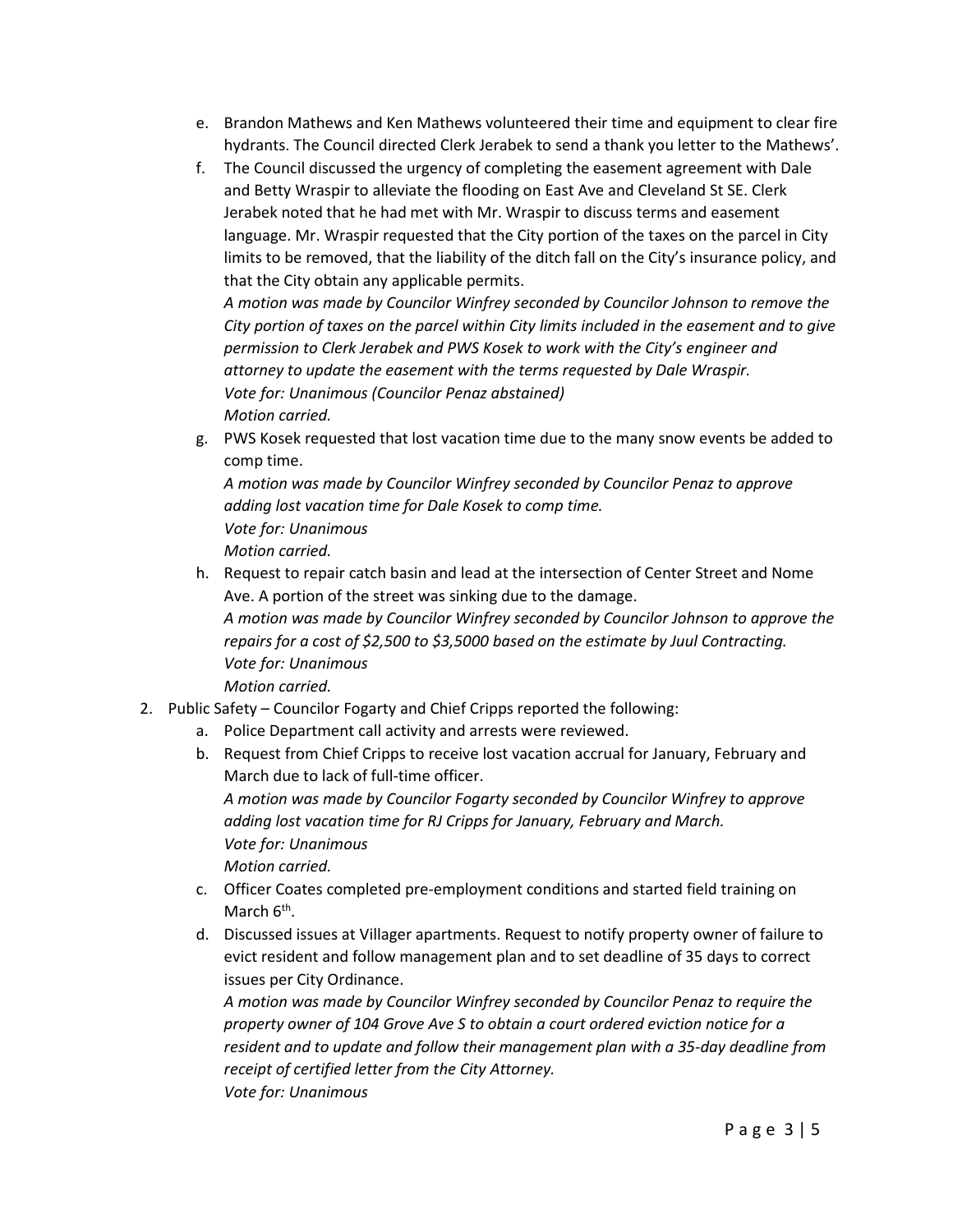*Motion carried.*

- e. Ambulance Department is conducting policy review.
- f. The three EMT Trainees are finishing up their classes and there are five new potential individuals interested in applying.
- g. The updated ambulance storage area incurred some water damage. The extent of the problem will be researched.
- 3. Municipal Liquor Store (MLS) Councilor Penaz and Clerk Jerabek reported the following:
	- a. Request to hire Andrew Auld as Lead Bartender. MLS Manager Darrell Kaczmarek, Councilor Penaz and Deputy Clerk Karissa Kurth interviewed three candidates for the position and recommended Auld. *A motion was made by Councilor Penaz seconded by Councilor Winfrey to approve hiring Andrew Auld as Lead Bartender at an hourly rate of \$14.35. Vote for: Unanimous Motion carried.*
	- b. Annual Review for Matt Kaczmarek.

*A motion was made by Councilor Penaz seconded by Councilor Winfrey to approve the annual review for Matt Kaczmarek and to retain with no wage increase due to being at top of pay scale for bartender position.* 

*Vote for: Unanimous*

*Motion carried.*

- c. February monthly report was reviewed. Sales for the month were \$39,928.60 resulting in a net profit of \$921.79.
- d. Discussion of minors being allowed in building, events held at MLS, and audit inventory.
- 4. Community Development Councilor Johnson and Clerk Jerabek reported the following:
	- a. Planning Commission met March  $12<sup>th</sup>$  to review a request for rezoning 114 Lake Ave S and PID 19.053.0240 from B-1 Central Business District to R-1 Low Density Residential District. The current property owners operate an in-home daycare and plan to remodel front portion of building for more space. The Planning Commission voted to approve the re-zoning request.

*A motion was made by Councilor Johnson seconded by Councilor Penaz to approve the re-zoning request for 114 Lake Ave S and PID 19.053.0240 from B-1 to R-1. Vote for: Unanimous Motion carried.*

- b. Request to hold Mileka's Run on Sunday, May  $12^{th}$ . *A motion was made by Councilor Fogarty seconded by Councilor Winfrey to approve Mileka's Run on Sunday, May 12th. Vote for: Unanimous Motion carried.*
- c. Discussed increasing certain rates for the swimming pool. *A motion was made by Councilor Johnson seconded by Councilor Fogarty to approve the 2019 swimming pool rates as listed. Vote for: Unanimous Motion carried.*